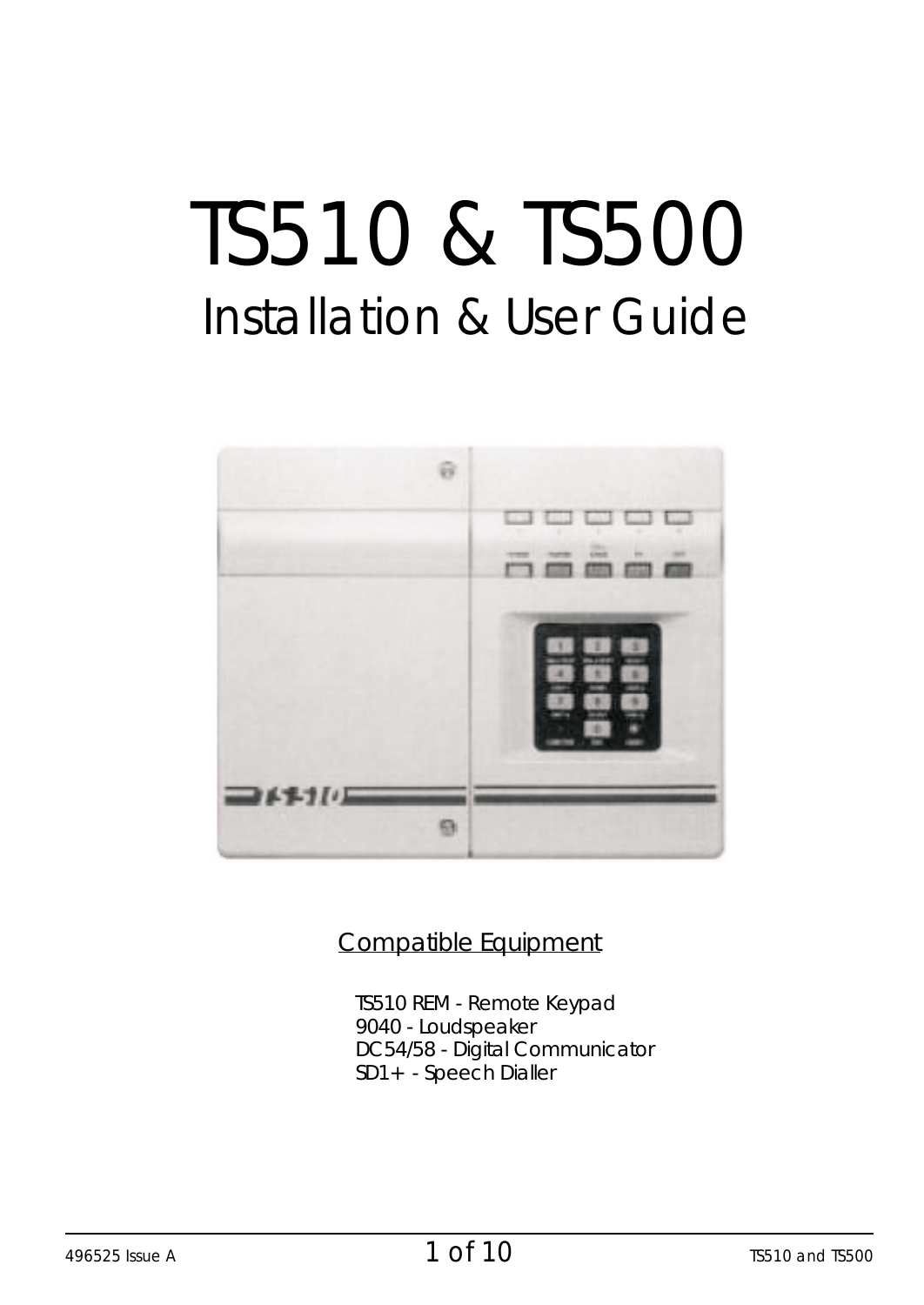## *Overview*

#### Introduction

This installation manual is intended to help you install the TS510 as quickly and easily as possible. It is therefore very important to read the manual thoroughly *before* starting any work. This is particularly significant if it is your first TS510 installation.

The TS500 was the predecessor to the TS510. The differences between the two panels are noted throughout this guide.

#### Specification

5 Programmable Zones with individual Tamper circuits, plus fixed PA and Exit Terminator Outputs for Bell, Strobe and 16 Ohm Loudspeaker

Optional Remote Keypad (1 only) and Keyswitch

Plug-on digicom DC3 or plug-on interface (TS500/510.IF) for connection to digicoms DC3, Redcare STU, Paknet etc.

Conforms to BS4737: Part 1: 1986

| Input Voltage:           | 240V + 10% 50Hz                |
|--------------------------|--------------------------------|
| Panel DC Current:        | 30mA, 100mA in alarm           |
| <b>REM DC Current:</b>   | 10 <sub>m</sub> A              |
| Current Available:       | 750mA MAX (AUX + Bell          |
|                          | Current)                       |
| <b>Battery Capacity:</b> | 12V, 2.6/3.2Ahr (batteries not |
|                          | supplied)                      |
| Dimensions:              | W x H x D 260 x 213 x 85mm     |
| Weight Panel             | 1.5K <sub>G</sub>              |
| Remote Keypad            | 125 x 127 x 32mm               |
|                          |                                |

Weight Keypad 200g Environment: 0° - 55 C (INDOORS)



*Figure 1 - TS510 Assembly Layout*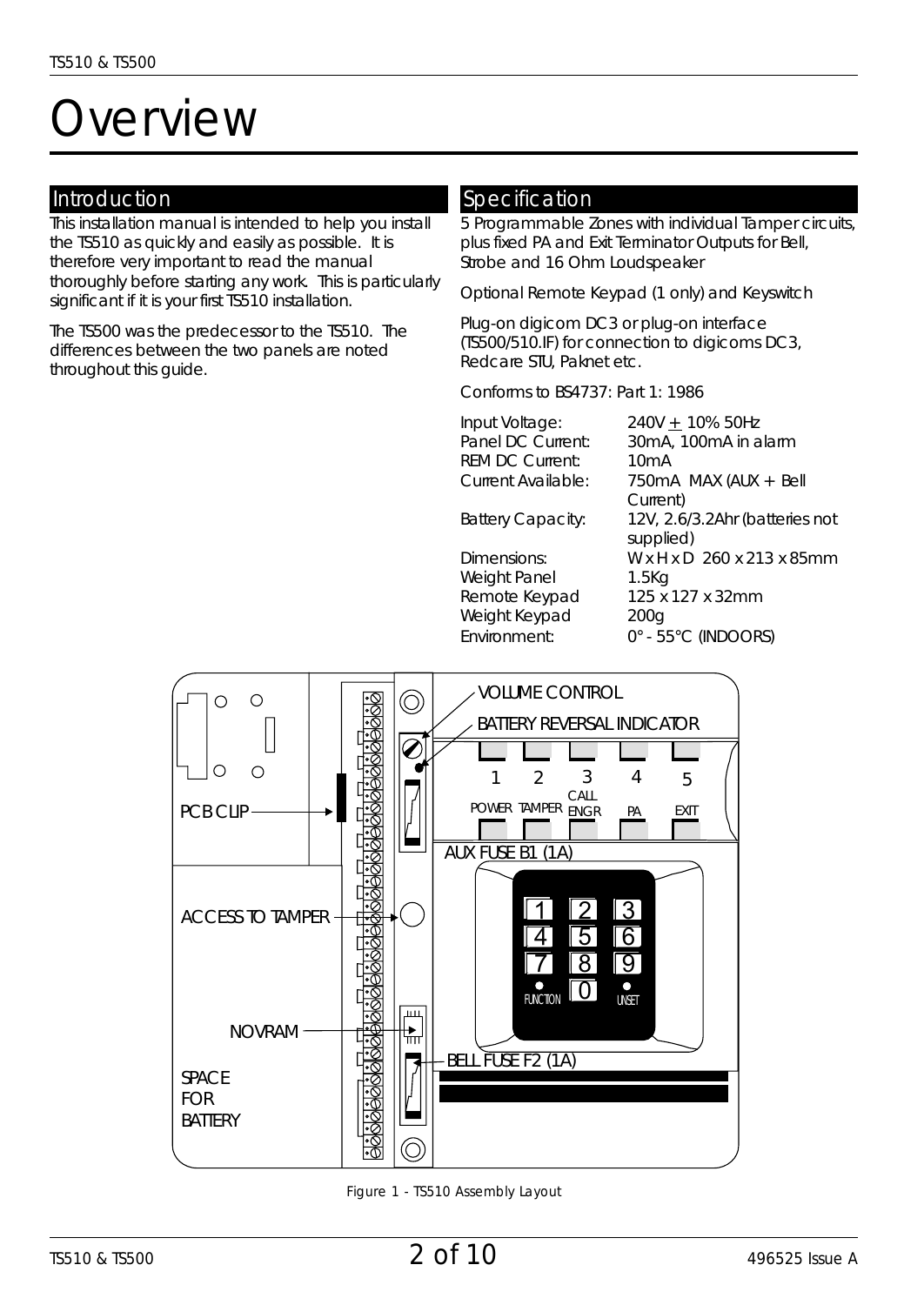## *System Wiring*

All ZONE and TAMPER inputs are linked out prior to 2. Ensure that the circuit, tamper and remote keypad despatch from the factory. Remove these links from those zones which are to be used, but leave the links in unused zones. The EXIT TERMINATOR link MUST BE REMOVED even if this facility is not used, otherwise all programmed information will be lost on total power loss (mains and battery).

- cables are not routed adjacent to AC or RF cabling and are not run in multicore cables with bells or sounders.
- 3. Insulation testing should only be carried out when the cable under test is disconnected from electronic circuitry at both ends.

PLANNING AND INSTALLING THE WIRING:-

1. Ensure that the mains cable, circuit cables and telecom cables are kept separate, and that mains cable enters the housing as near to the fused terminal block as possible.

NOTE: TS500 Aux TMP = Main & Bell TMP

 $OP1 = WI K TST$ 

$$
OP2 = SW 12V
$$



*Fig 2 SAMPLE Wiring Diagram (showing Double Pole and End of Line Resistor wiring)*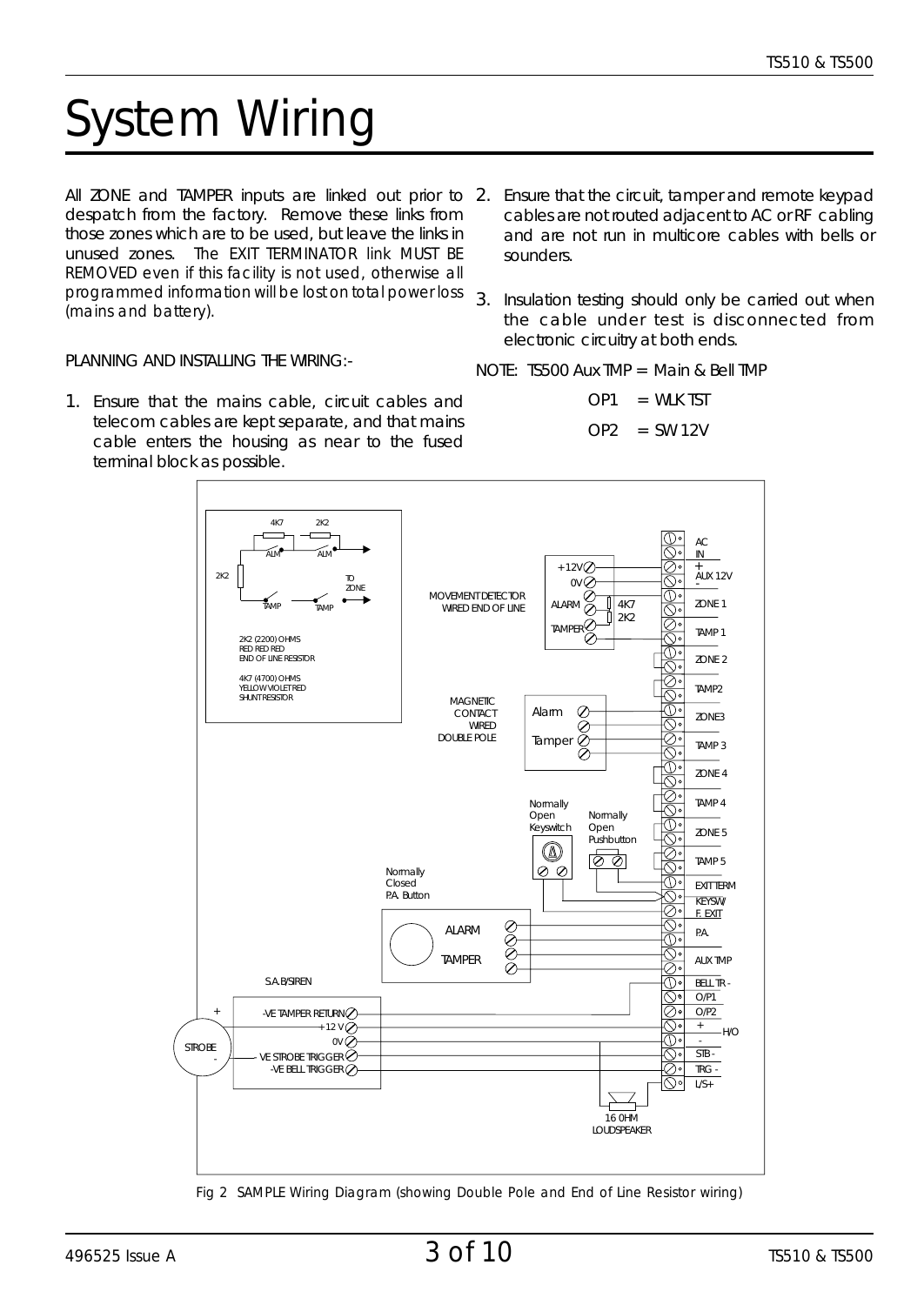#### Remote Keypad

Up to 4 remote keypads (order code: TS510 REM), can The DC3 is an 8 channel plug-on digital communicator be fitted, these are supplied with an interface which specifically designed to operate with Menvier Security plugs onto the main panel PCB. The connections from control panels, and is supplied with a lead for the panel to the Remote Keypad require a five core cable (max length 50m).

Assuming that the control panel covers have been removed, the cable is in place and that the mains supply and backup battery have been disconnected, installation is as follows:

- 1. Connect the cable to the interface connections A, B, C etc, and then carefully locate the interface in the slot at the bottom of the panel PCB. Replace the right hand cover assembly.
- 2. Separate the remote keypad cover assembly from the base by releasing the clips on the top and bottom of the housing. Place the base on the wall where it is required and mark the screw positions. Remove the base then drill and plug the wall. Fix the base to the wall.
- 3. Taking care not to damage the PCB assembly, connect the terminal blocks on the remote keypad to the cable, ensuring that the connections through to the control panel interface card are A to A, B to B etc.
- 4. Carefully re-attach the front cover assembly to the base ensuring that the cable is clear of the spring on the tamper switch, and the cover is securely clipped to the base. Finally re-connect the mains supply and test the operation of the remote keypad.
- 5. If more than 1 remote keypad is to be used, connections may be in a star or daisy chain configuration.
- NOTE: *TS500 only compatible with TS500 REM.*
- NOTE: *TS500 only, link (LKI). If open the remote keypad will have full functions if closed you can only use remote keypad to set, part set and unset.*
- NOTE: *TS500 Only one remote keypad can be fitted*

#### Digital Communicator

connection directly onto the main panel PCB. The unit has its own installation and programming instructions which must be referred to before proceeding with installation. The digital communicator is mounted behind the right hand lid assembly as appropriate.

#### CAUTION: The mains supply and backup battery must be disconnected before connecting the DC3 to the main PCB.

Other communication devices such as the DC28 Digicom, RedCARE STU, Pakent Interface Card etc. may be connected to the TS510 by using an optional interface card (TS510.IF). This is also supplied with its own installation instructions which should be referred to before proceeding with installation. Fig. 4 shows the TS510.IF connections when plugged onto the TS510 PCB. (See page 5)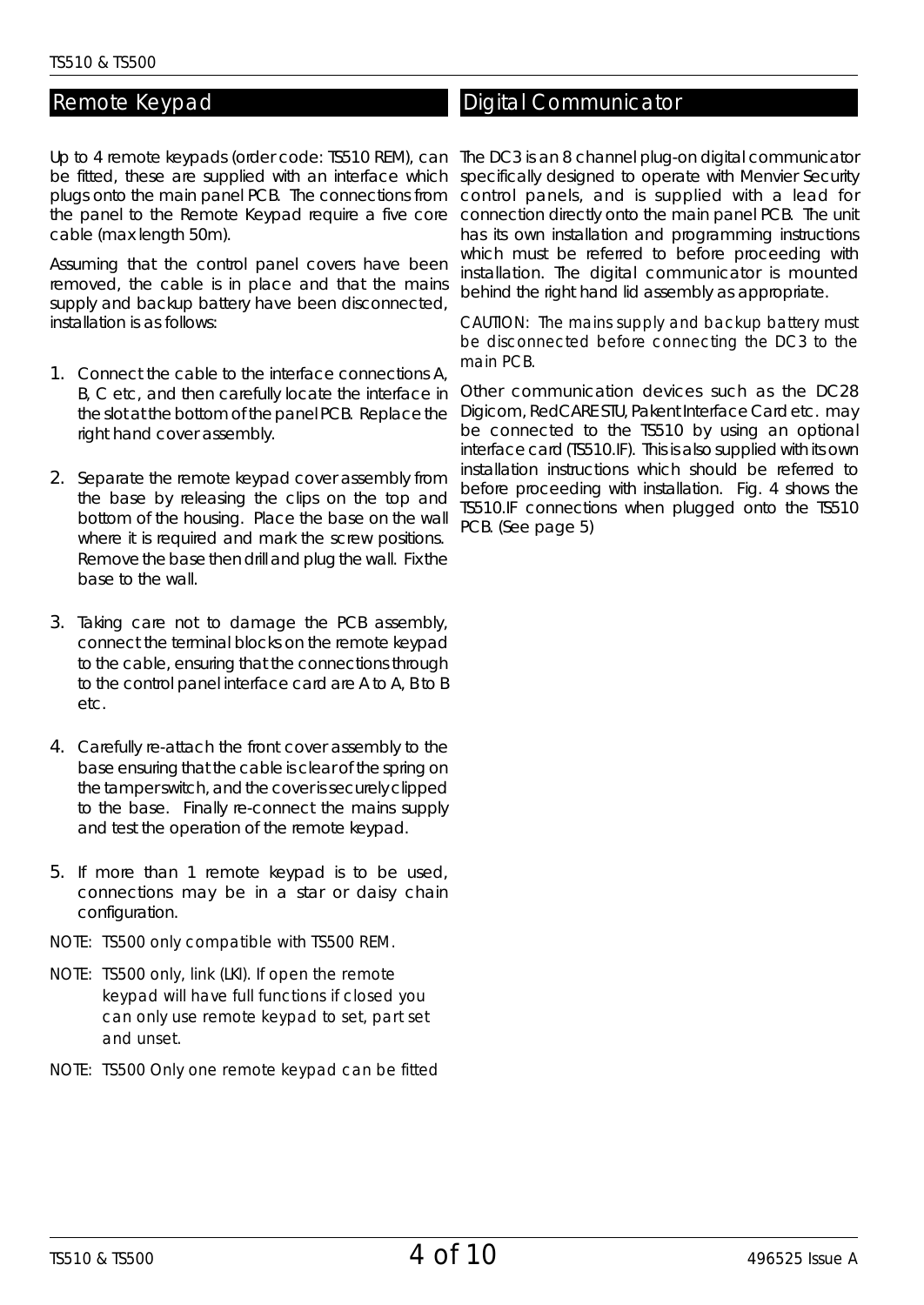

*Fig 3 DC3 and TS510.REM Connections*

Fit the DC3 connector to the TS510 plug as shown.

*Fig 5 DC3 and TS500.REM Connections*

Fit the DC3 connector to the TS500 plug after removing the polarity pin from socket 4. Ensure that the connector is fitted with the wings pointing away from the TS500 PCB, and the shorting link (or 2 spare pins) are above the connector.



*Fig4 TS510.IF and TS510.REM Connection*

*Fig 6 TS500/510.IF and TS500.REM Connections*

Fit the TS510.IF to the panel plug taking care to ensure that correct alignment is made and that no pins are visible.

Remove the shorting link (if fitted) from the top 2 pins of the DIGI INTERFACE connector. Fit the TS500/510.IF to the panel plug taking care to ensure that correct alignment is made and that no pins are visible.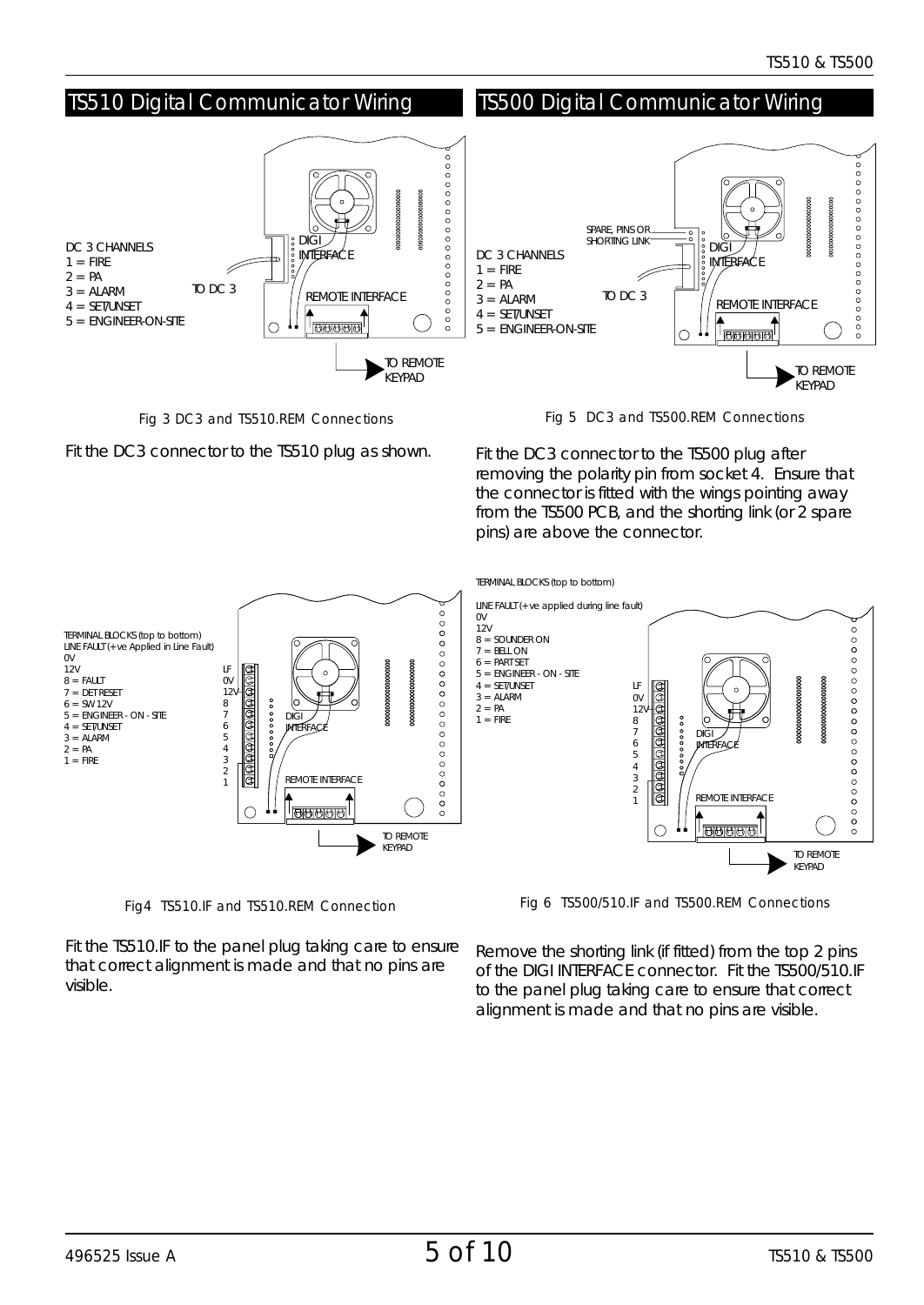| Defaults                                                                                                                                                                     |                                                                                                                           |                                                                                                                                                                                                                                                                                                          |
|------------------------------------------------------------------------------------------------------------------------------------------------------------------------------|---------------------------------------------------------------------------------------------------------------------------|----------------------------------------------------------------------------------------------------------------------------------------------------------------------------------------------------------------------------------------------------------------------------------------------------------|
| <b>ENGINEER CODE</b><br>MASTER USER CODE<br>LAST EXIT ZONE<br><b>ACCESS ZONE</b><br>EXIT TIME<br><b>FNTRY TIME</b><br><b>BELL DURATION</b><br>BELL DELAY<br>REMOTE RESET REE | $= 1234$<br>$= 5678$<br>$= 70NF 1$<br>$= 70NF$ 2<br>$=$ 30 secs.<br>$=$ 30 secs.<br>$= 20$ min.<br>$= 0$ min.<br>$= 0.04$ | OPTIONS 1: (NOT APPLICABLE TO TS500)<br>Bell output is SAB<br>Alarm cleared on reset<br>Audible P.A.<br>P.A. audible in line fault<br>Fire output signals during Full Set only<br>Output 1 is WALK TEST<br>Output 2 is SW12V<br>KEY SW/F.EXIT input is<br>full set keyswitch Set inhibited on mains fail |
|                                                                                                                                                                              |                                                                                                                           | $\bigcap \Pi \cap \Pi$                                                                                                                                                                                                                                                                                   |

OPTIONS 2: (NOT APPLICABLE TO TS500) Exit Terminator chimes Exit Terminator disabled Timed exit set Auto rearm User reset

## Key Functions

#### Engineer's Reset

- 1. Enter Engineer code default 1234. The CALL ENGR LED will illuminate. You are now in Engineer mode.
- 2. Press 0 twice to return to unset.

#### Loading Defaults

- 1. Power down panel mains and battery.
- 2. Wire in a small piece of cable across two terminals for exit terminator.
- 3. Power up battery and mains.
- 4. Enter 1234 and remove link.
- 5. The panel is now back to Factory Default Programming.

#### Bell Test/Walk Test

Please refer to user function numbers 1 & 2 respectively.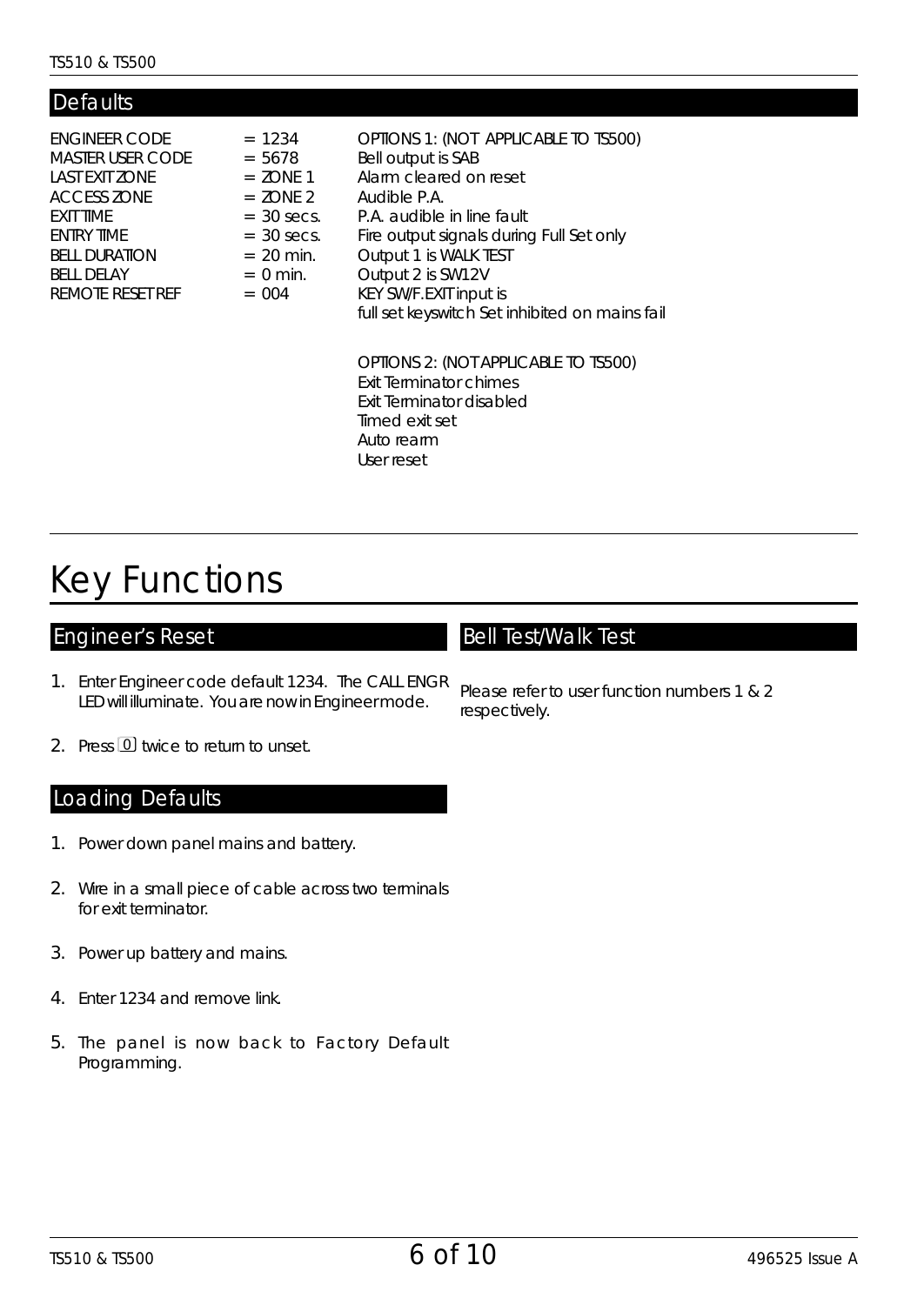#### Engineers Programming

ENTER ENGINEER CODE AND THE [CALL ENGR] LED WILL ILLUMINATE TOGETHER WITH THAT OF THE ZONE WHICH CREATED THE LAST ALARM. IF THE [CALL ENGR] LED FLASHES, THE LAST ALARM OCCURRED WITH A LINE FAULT PRESENT. OPTION DEFAULTS ARE SHOWN IN BOLD.

To program any of the zones (1 to 5) as standard NIGHT circuits, simply ensure that they are not programmed as Last Exit, Access or Fire.

To program any of the zones (1 to 5) as LAST EXIT circuits, press [1]. If any of the Zone LED's are ON, then these are already programmed with this option. To change zones simply enter the zone number, which will toggle the zone LED on/off. Once the setting is correct press [0] (END) and listen for the confirmation tone.

|  | UNIOEE LONIOEE L | ONIOFE <sup>1</sup> | $\bigcap N I/\bigcap \mathbb{C}$ | <b>INI/OEE</b> |
|--|------------------|---------------------|----------------------------------|----------------|

 $DFFAUIT = 7ONF 1 ONIY$ 

To program any of the zones (1 to 5) as ACCESS circuits, press [2] , If any of the Zone LED's are ON, then these are already programmed with this option. To change zones simply enter the zone number, which will toggle the zone LED on/off. Once the setting is correct press [0] (END) and listen for the confirmation tone.

| ACCESS:   ON/OFF   ON/OFF   ON/OFF   ON/OFF   ON/OFF |  |  |  |
|------------------------------------------------------|--|--|--|

DEFAULT = ZONE 2 ONLY

To program any of the zones (1 to 5) as FIRE circuits, press [3]. If any of the Zone LED's are ON, then these are already programmed with this option. To change zones simply enter the zone number, which will toggle the zone LED on/off. Once the setting is correct press [O] (END) and listen for the confirmation tone

| $\sim$ ON EQP: $\sim$ |  | ON/OFF LON/OFF LON/OFF LON/OFF L | $OMI$ OEE |
|-----------------------|--|----------------------------------|-----------|

#### NO DEFAULT ZONES

EXIT TIME: Press [4] and 3 zone LED's will light, indicating that a 3 digit exit time (in secs) is required, Once complete the confirmation tone will be heard. e.g. for 30 secs. enter 030

| EVIT TIME<br><br>- - - - - |  |  |
|----------------------------|--|--|
|                            |  |  |

 $DFFAIL = 030$  SECS

ENTRY TIME: Press [5] and 3 zone LED's will light, indicating that a 3 digit entry time (in secs) is required, Once complete the confirmation tone will be heard e.g. for 30 secs. enter 030

| <b>ITDV TIME.</b><br>IF |  |
|-------------------------|--|
|-------------------------|--|

 $DEFAULT = 030$  SECS

#### BELL DURATION:

Press [6] [1] and 3 zone LED's will light, indicating that a 3 digit bell duration time (in mins) is required. Once complete, the confirmation tone will be heard. e.g. for 20 mins, enter 020.

|  | $\sim$ $\sim$<br>DEEL DUIN |  |  |  |  |
|--|----------------------------|--|--|--|--|
|--|----------------------------|--|--|--|--|

 $DFFAIII = 020$  MINS

BELL DELAY:

Press [6] [2] and 3 zone LED's will light, indicating that a 3 digit bell delay time (in mins) is required. Once complete the confirmation tone will be heard. e.g. for 5 mins, enter 005

| . .<br>--- | _ _ _ _ _<br>-n |  |  |  |  |
|------------|-----------------|--|--|--|--|
|------------|-----------------|--|--|--|--|

 $DEFAULT = 000$  MINS

OPTIONS: 63 - 69 Not applicable to TS500

#### SIGNALLING OPTIONS:

Press [6] [3] and combination of zone LED's will light, each showing a different setup:

| I FD |                |              |                |                | 5           |
|------|----------------|--------------|----------------|----------------|-------------|
|      | <b>BELL IS</b> | NO.          | <b>AUDIBLE</b> | PA             | <b>NOT</b>  |
| ON   | SAB            | <b>ALARM</b> | PA             | <b>AUDIBLE</b> | <b>USED</b> |
|      |                | <b>ABORT</b> |                | ON L.F         |             |
|      | BFII IS        | AI ARM       | SII FNT        | PA             | <b>NOT</b>  |
| OFF  | <b>SCB</b>     | <b>ABORT</b> | PA             | <b>SII FNT</b> | <b>USED</b> |
|      |                |              |                | ON LF          |             |

#### SIGNALLING OF FIRE:

Press [6] [4] and combination of zone LEDs will light, each showing a setup:

| I F D              |                                |  |             |
|--------------------|--------------------------------|--|-------------|
| $I\!I$ $ON = FIRF$ | UNSET PARTSET PARTSET FULL SET |  | <b>NOT</b>  |
| ll signall ed      |                                |  | <b>USED</b> |
| IN·                | ON/OFF LON/OFF LON/OFF LON/OFF |  | <b>NOT</b>  |
|                    |                                |  | <b>USED</b> |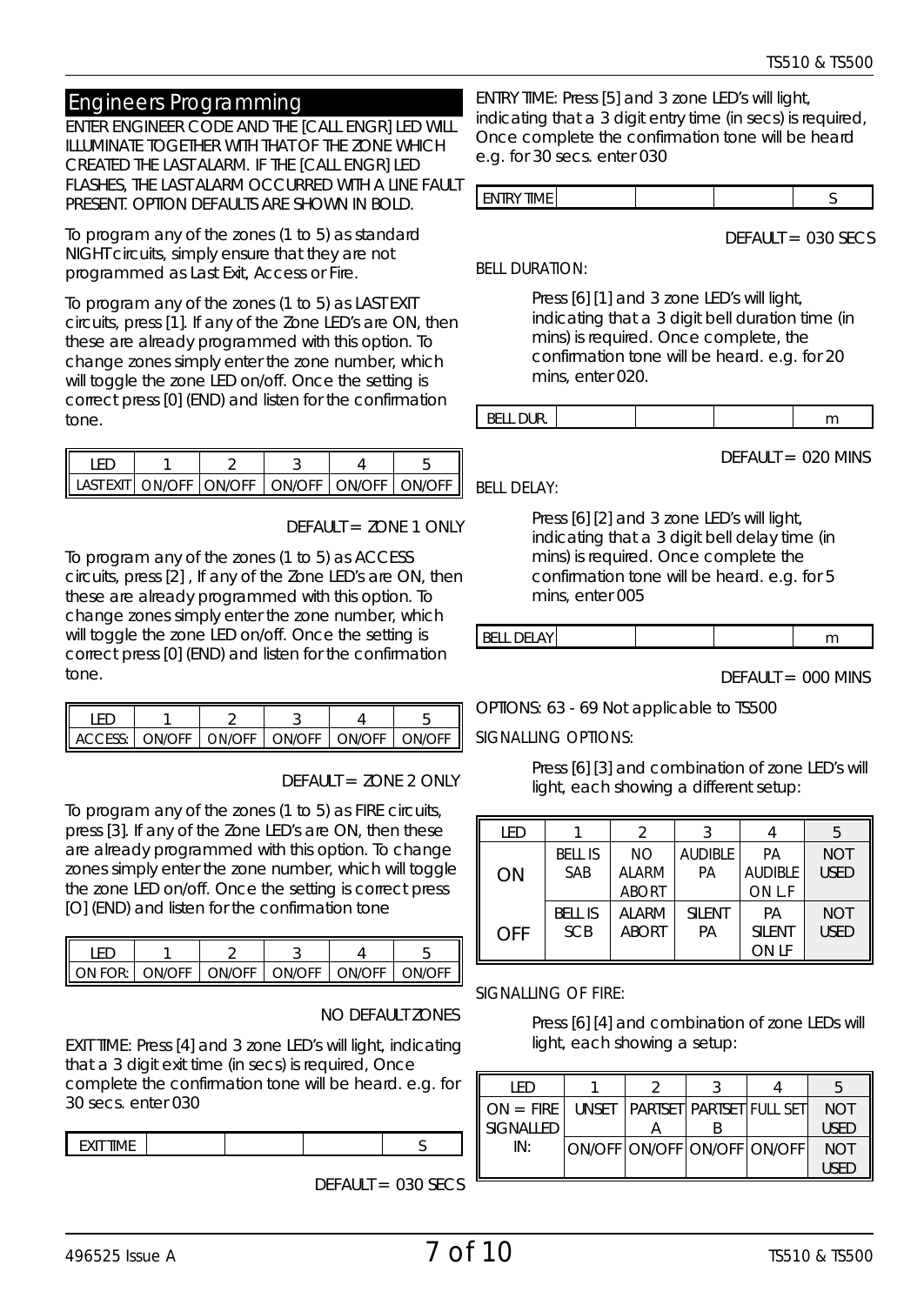#### *TS510 & TS500*

#### $O$ UTPUT 1:

Press [6] [5] and one of the following LEDs will light, showing which function is indicated by Output 1:

| I FD |             |              |                                |        |             |
|------|-------------|--------------|--------------------------------|--------|-------------|
| ON   | <b>WALK</b> | <b>SW12V</b> | <b>DTR</b>                     | AI ARM | <b>NOT</b>  |
| FOR: | <b>TEST</b> |              | <b>RESET</b>                   |        | <b>USED</b> |
|      |             |              | ON/OFF LON/OFF LON/OFF LON/OFF |        | <b>NOT</b>  |
|      |             |              |                                |        | <b>USED</b> |

OUTPUT 2:

Press [6] [6] and one of the following LEDs will light, showing which function is indicated by Output 2:

| I FD |              |               |                                |    | 5           |
|------|--------------|---------------|--------------------------------|----|-------------|
| ON   | <b>FAULT</b> | <b>SW 12V</b> | <b>DTR</b>                     | PA | <b>NOT</b>  |
| FOR: |              |               | <b>RESET</b>                   |    | <b>USED</b> |
|      |              |               | ON/OFF LON/OFF LON/OFF LON/OFF |    | <b>NOT</b>  |
|      |              |               |                                |    | <b>USED</b> |

#### KEYSWITCH FINAL EXIT:

Press [6] [7] and one of the following LEDS will light, showing how the keyswitch input will operate.

| F <sub>D</sub> |                 |                 |                 |                      |             |
|----------------|-----------------|-----------------|-----------------|----------------------|-------------|
| ON             | <b>FULL SET</b> | <b>PART SFT</b> | <b>PART SET</b> | FINAL<br><b>FXIT</b> | NOT USED II |
| FOR:           | ON/OFF          | ON/OFF          | ON/OFF          | ON/OFF               | NOT USED II |

#### VIEW EVENT LOG:

Pressing [6] [8] will allow the event log to be viewed. Pressing [8] displays the last event whilst pressing numbers other than [9] and [0] displays earlier events in order, with [1] being the oldest event. To exit the routine, press<sub>[0]</sub>.

#### SYSTEM SETTING OPTIONS:

Press (6) [9] to select the system setting options.

| LED         |                                                                        |                                                            |                                                              |                           | 5                         |
|-------------|------------------------------------------------------------------------|------------------------------------------------------------|--------------------------------------------------------------|---------------------------|---------------------------|
| ON<br>FOR:  | <b>SFT ALLOWED</b><br>WITH MAINS<br><b>FAILURE</b>                     | <b>RISING ENTRY</b><br><b>AND FXIT</b><br><b>TONES</b>     | <b>SFT ALLOWS</b><br>WITH LINF<br>FAULT                      | <b>NOT</b><br><b>USED</b> | <b>NOT</b><br><b>USED</b> |
| OFF<br>FOR: | <b>SET</b><br><b>DISALLOWED</b><br><b>WITH MAINS</b><br><b>FAILURE</b> | <b>CONTINUOUS</b><br><b>ENTRY AND</b><br><b>EXIT TONES</b> | <b>SFT</b><br><b>DISALLOWED</b><br>WITH LINE<br><b>FAULT</b> | <b>NOT</b><br><b>USED</b> | <b>NOT</b><br><b>USED</b> |

#### ENGINEER CODE:

Press [7] and 4 zone LEDs will light indicating that a 4 digit engineer code is required. Once entered, re-enter the code for confirmation and listen for the confirmation tone.



 $DFFAIL = 1234$ 

#### REMOTE RESET CODE:

Press [8] and 3 zone LEDs will light, indicating that a 3 digit code must be entered. Enter your code and listen for the confirmation tone.



#### OPTIONS:

Press [9] and a combination of zone LEDs will light, each showing a different setup. To change any option, simply enter the number for the options required. Once the settings are correct, press [0] and listen for the confirmation tone.

| <b>IFD</b>  |                                             | $\mathcal{P}$                             | 3                       |                                 | 5             |
|-------------|---------------------------------------------|-------------------------------------------|-------------------------|---------------------------------|---------------|
| ON<br>FOR:  | FT/F FXIT<br>SII FNT                        | <b>FINAI</b><br><b>FXIT</b><br><b>SFT</b> | F T<br><b>FNABI FD</b>  | <b>FNGINFFR</b><br><b>RESET</b> | <b>REARMS</b> |
| OFF<br>FOR: | <b>ET/F</b><br><b>EXIT</b><br><b>CHIMES</b> | <b>TIMED</b><br><b>FXIT</b>               | E.T.<br><b>DISABLED</b> | <b>USER</b><br><b>RESET</b>     | <b>REARMS</b> |

NOTE: Whilst in engineer mode, tampers are inhibited. To monitor tampers return the panel to the UNSET condition.

NOTE: OPTIONS: No.5 on TS500 LED ON = AUTO RE-ARM, LED OFF = MANUAL RE-ARM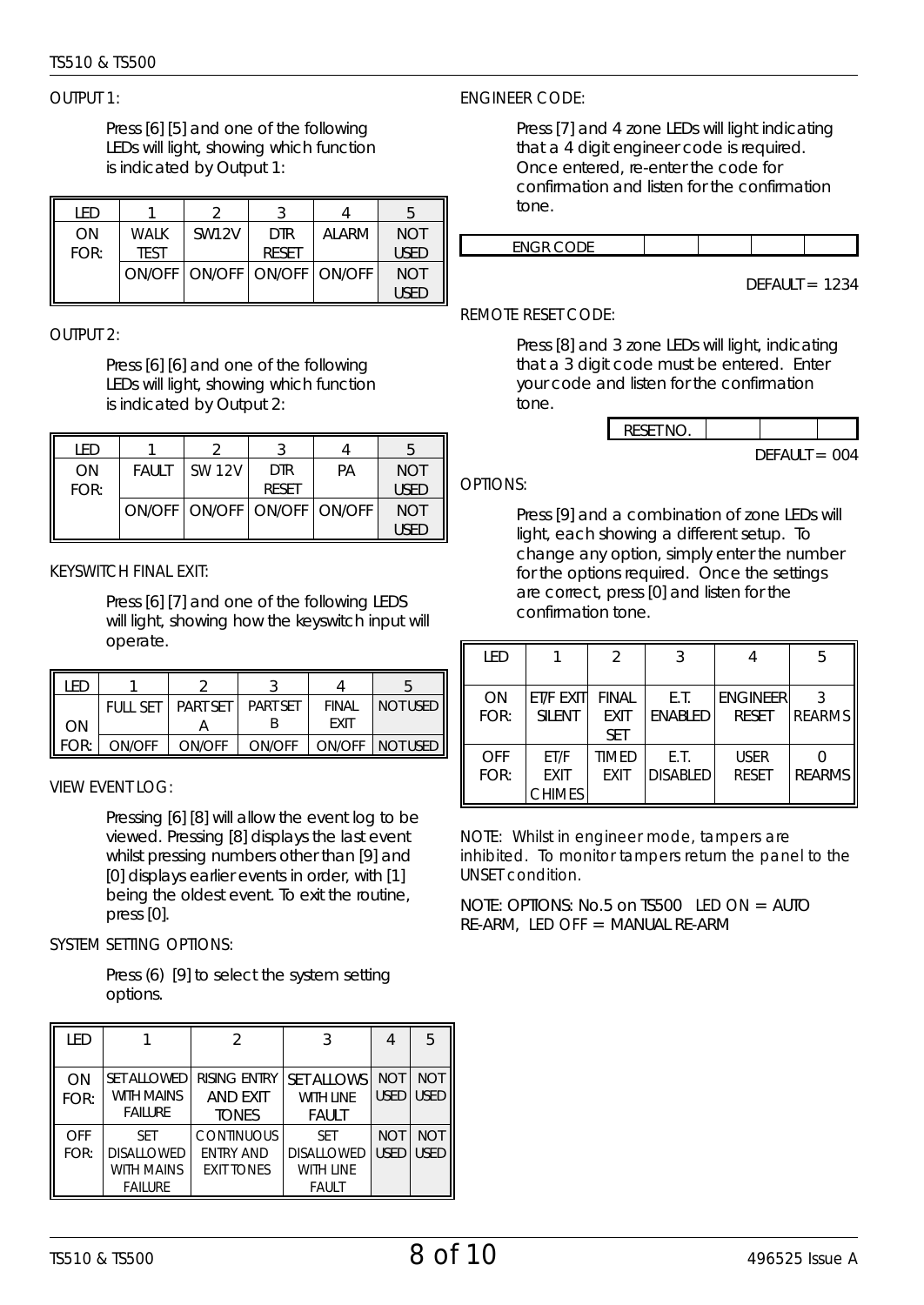#### User Functions

#### *SETTING THE SYSTEM*

- 1. Enter your passcode the (UNSET) light will flash.
- 2. Wait 5 secs until the (FUNCTION) light goes out and the exit tone will start. Leave via the designated exit route, closing the door.
- 3. The system is set when the exit tone stops and the two tone confirmation tone is heard.

#### NOTES:

- A) If the exit tone continues and (if fitted) the strobe light on the bell box is flashing the system has not set and you must re-enter the premises, re-enter the passcode and start again.
- B) If you change your mind whilst setting the panel and wish to unset it again press (0) (END) or wait until the (FUNCTION) light goes out and re-enter your passcode.

#### *PART SET THE SYSTEM*

- 1. Enter your passcode the (UNSET) light will flash
- 2. Press [7] (OMIT A) OR [9] (OMIT B) as appropriate - the zones omitted will flash.
- 3. After a pause the exit tone will start.
- 4. The system is part set when the exit tone stops.

The following options may be accessed by entering the USER 1 passcode IN REVERSE ORDER (eg for passcode 5678 - enter 8765) followed within 5 seconds by the function key you require. These facilities are not available to User 2 who is restricted to Set, Part-set and Unset activities.

NOTE: TS500 enter code in forwards and not in reverse for following functions

### *Testing Sounders*

- 1. Enter User 1 passcode IN REVERSE and the tone will start - press [1] (BELL TEST) immediately.
- 2. All panel lights illuminate followed by 5 second sequential activations of internal sounders, external sounders and strobe (if fitted).
- 3. Panel returns to [UNSET] condition on completion of testing.

#### *Testing Detectors*

1. Enter User 1 passcode IN REVERSE and the tone will start - press [2] (WALK TEST) immediately.

- 2. Activate selected detectors or door contacts and smoke detectors if fitted.
- 3. Zone light illuminates and two tone sounder is heard for each device activated.
- 4. Press [0] (END) to complete test [UNSET] will illuminate.

### *Change User 1 Passcode*

- **Enter User 1 passcode IN REVERSE and the** tone will start - press [4] (USER 1) immediately
- 2. Four zone lights illuminate and 15 seconds is allowed to commence entry of the new code.
- 3. Enter new passcode extinguishing the four zone lights.
- 4. Four zone lights illuminate again.<br>5. Repeat new passcode (as confir-
- Repeat new passcode (as confirmation).
- 6. Two tone confirmation sound heard new passcode accepted - [UNSET] will illuminate.

#### *Change User 2 Passcode*

- 1. Enter User 1 passcode IN REVERSE and the tone will start - press [6] (USER 2) immediately.
- 2. Four zone lights illuminate and 15 seconds is allowed to commence entry of the new code.
- 3. Enter new User 2 passcode extinguishing the four zone lights.
- 4. Four zone lights illuminate again.
- 5. Repeat new User 2 passcode (as confirmation).
- 6. Two tone confirmation sound heard new User passcode accepted - [UNSET] will illuminate.

#### *Selecting Chime*

With the system unset you may wish to be alerted when door contacts or detectors are activated. You can set nominated devices to "CHIME":

- 1. Enter User 1 passcode IN REVERSE and the tone will start - press [5] (CHIME) immediately.
- 2. Any zones set to chime will illuminate.
- 3. To add or delete chime zones press the relevant zone number within 15 seconds.
- 4. Zone lights indicate status (LIT=CHIME, UNLIT=NORMAL).
- 5. When satisfied press [0] (END).
- 6. Two tone confirmation sound heard [UNSET] will illuminate.

#### *Change Part Set Areas*

If you wish to re-arrange your part-set areas:

- 1. Enter User 1 passcode IN REVERSE and the tone will start - press [7] (OMIT A) OR [9] (OMIT B) immediately as required.
- 2. Zone lights flashing indicate those zones omitted
- 3. To add or delete omit zones press the relevant zone number within 15 seconds.
- 4. Zone lights indicate status